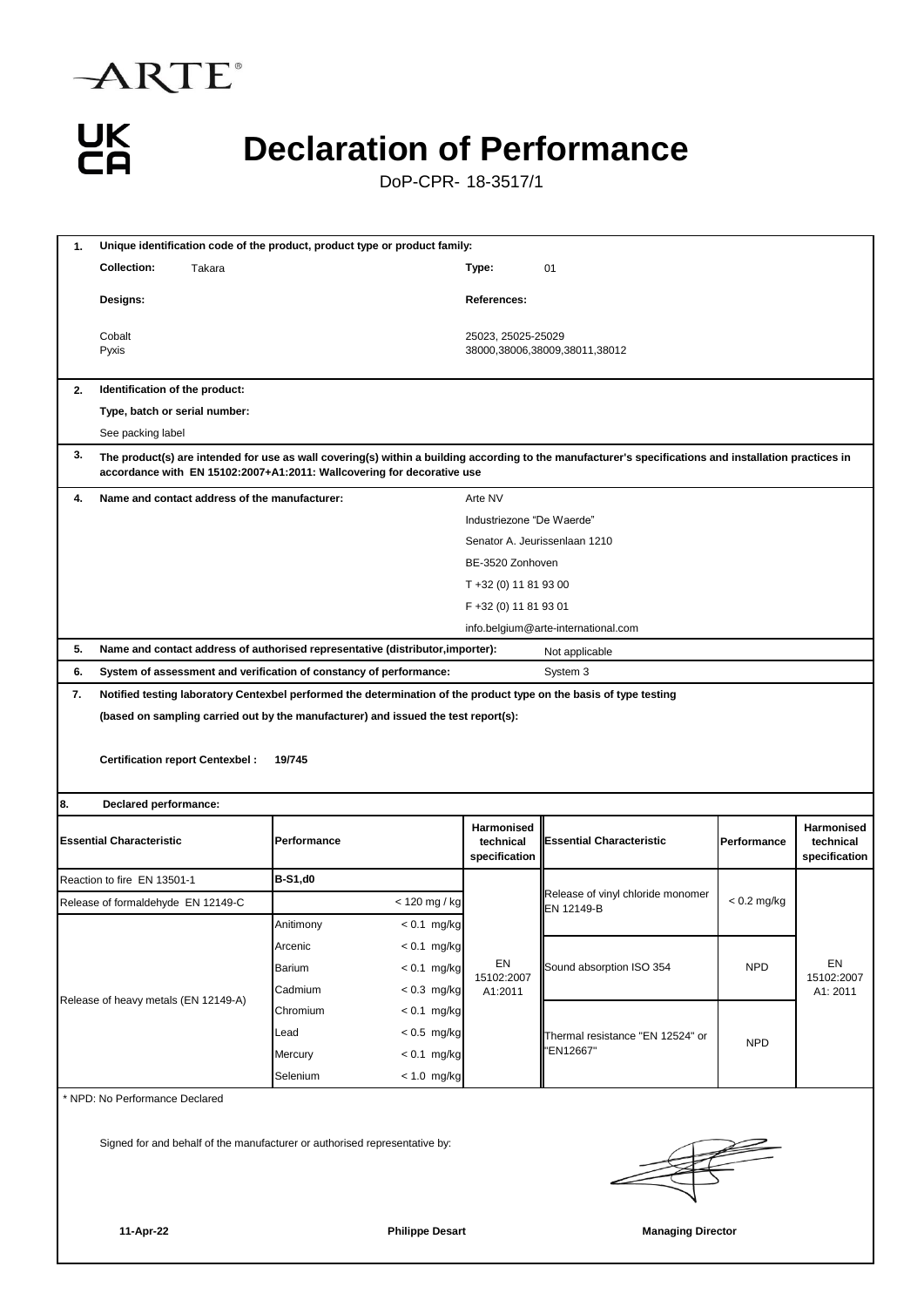



#### **Declaration of Performance**

DoP-CPR- 18-3517/2

| 1.                                                                         | Unique identification code of the product, product type or product family:                                                                                                                                                       |          |                |                        |                                          |                                                                                                                    |               |                                          |  |  |
|----------------------------------------------------------------------------|----------------------------------------------------------------------------------------------------------------------------------------------------------------------------------------------------------------------------------|----------|----------------|------------------------|------------------------------------------|--------------------------------------------------------------------------------------------------------------------|---------------|------------------------------------------|--|--|
|                                                                            | <b>Collection:</b>                                                                                                                                                                                                               | Takara   |                |                        | Type:                                    | 02                                                                                                                 |               |                                          |  |  |
|                                                                            | <b>Designs:</b>                                                                                                                                                                                                                  |          |                |                        | References:                              |                                                                                                                    |               |                                          |  |  |
|                                                                            | Harmony                                                                                                                                                                                                                          |          |                |                        | 28520-28526                              |                                                                                                                    |               |                                          |  |  |
|                                                                            | Spirit<br>Air                                                                                                                                                                                                                    |          |                |                        | 28540-28543<br>28550-28552               |                                                                                                                    |               |                                          |  |  |
|                                                                            | Feather                                                                                                                                                                                                                          |          |                |                        | 28560-28562                              |                                                                                                                    |               |                                          |  |  |
| 2.                                                                         | Identification of the product:                                                                                                                                                                                                   |          |                |                        |                                          |                                                                                                                    |               |                                          |  |  |
|                                                                            | Type, batch or serial number:                                                                                                                                                                                                    |          |                |                        |                                          |                                                                                                                    |               |                                          |  |  |
|                                                                            | See packing label                                                                                                                                                                                                                |          |                |                        |                                          |                                                                                                                    |               |                                          |  |  |
| 3.                                                                         | The product(s) are intended for use as wall covering(s) within a building according to the manufacturer's specifications and installation practices in<br>accordance with EN 15102:2007+A1:2011: Wallcovering for decorative use |          |                |                        |                                          |                                                                                                                    |               |                                          |  |  |
| 4.                                                                         | Name and contact address of the manufacturer:                                                                                                                                                                                    |          |                |                        | Arte NV                                  |                                                                                                                    |               |                                          |  |  |
|                                                                            |                                                                                                                                                                                                                                  |          |                |                        | Industriezone "De Waerde"                |                                                                                                                    |               |                                          |  |  |
|                                                                            |                                                                                                                                                                                                                                  |          |                |                        |                                          | Senator A. Jeurissenlaan 1210                                                                                      |               |                                          |  |  |
|                                                                            |                                                                                                                                                                                                                                  |          |                |                        | BE-3520 Zonhoven                         |                                                                                                                    |               |                                          |  |  |
|                                                                            |                                                                                                                                                                                                                                  |          |                |                        | T +32 (0) 11 81 93 00                    |                                                                                                                    |               |                                          |  |  |
|                                                                            |                                                                                                                                                                                                                                  |          |                |                        | F +32 (0) 11 81 93 01                    |                                                                                                                    |               |                                          |  |  |
|                                                                            |                                                                                                                                                                                                                                  |          |                |                        |                                          | info.belgium@arte-international.com                                                                                |               |                                          |  |  |
| 5.                                                                         | Name and contact address of authorised representative (distributor, importer):                                                                                                                                                   |          |                |                        |                                          | Not applicable                                                                                                     |               |                                          |  |  |
| 6.                                                                         | System of assessment and verification of constancy of performance:                                                                                                                                                               |          |                |                        |                                          | System 3                                                                                                           |               |                                          |  |  |
| 7.                                                                         |                                                                                                                                                                                                                                  |          |                |                        |                                          | Notified testing laboratory Centexbel performed the determination of the product type on the basis of type testing |               |                                          |  |  |
|                                                                            | (based on sampling carried out by the manufacturer) and issued the test report(s):                                                                                                                                               |          |                |                        |                                          |                                                                                                                    |               |                                          |  |  |
|                                                                            | <b>Certification report Centexbel:</b>                                                                                                                                                                                           |          | 19/745         |                        |                                          |                                                                                                                    |               |                                          |  |  |
| 8.                                                                         | Declared performance:                                                                                                                                                                                                            |          |                |                        |                                          |                                                                                                                    |               |                                          |  |  |
|                                                                            | <b>Essential Characteristic</b>                                                                                                                                                                                                  |          | Performance    |                        | Harmonised<br>technical<br>specification | <b>Essential Characteristic</b>                                                                                    | Performance   | Harmonised<br>technical<br>specification |  |  |
|                                                                            | Reaction to fire EN 13501-1                                                                                                                                                                                                      |          | <b>B-S1,d0</b> |                        |                                          |                                                                                                                    |               |                                          |  |  |
|                                                                            | Release of formaldehyde EN 12149-C                                                                                                                                                                                               |          |                | < 120 mg / kg          |                                          | Release of vinyl chloride monomer<br>EN 12149-B                                                                    | $< 0.2$ mg/kg |                                          |  |  |
|                                                                            |                                                                                                                                                                                                                                  |          | Anitimony      | $< 0.1$ mg/kg          |                                          |                                                                                                                    |               |                                          |  |  |
|                                                                            |                                                                                                                                                                                                                                  |          | Arcenic        | $< 0.1$ mg/kg          |                                          |                                                                                                                    |               |                                          |  |  |
|                                                                            |                                                                                                                                                                                                                                  |          | Barium         | $< 0.1$ mg/kg          | EN<br>15102:2007                         | Sound absorption ISO 354                                                                                           | <b>NPD</b>    | EN<br>15102:2007<br>A1: 2011             |  |  |
|                                                                            | Release of heavy metals (EN 12149-A)                                                                                                                                                                                             |          | Cadmium        | $< 0.3$ mg/kg          | A1:2011                                  |                                                                                                                    |               |                                          |  |  |
|                                                                            |                                                                                                                                                                                                                                  |          | Chromium       | $< 0.1$ mg/kg          |                                          | Thermal resistance "EN 12524" or                                                                                   | <b>NPD</b>    |                                          |  |  |
|                                                                            |                                                                                                                                                                                                                                  |          | Lead           | $< 0.5$ mg/kg          |                                          |                                                                                                                    |               |                                          |  |  |
|                                                                            |                                                                                                                                                                                                                                  |          | Mercury        | $< 0.1$ mg/kg          |                                          | 'EN12667"                                                                                                          |               |                                          |  |  |
|                                                                            |                                                                                                                                                                                                                                  | Selenium | $< 1.0$ mg/kg  |                        |                                          |                                                                                                                    |               |                                          |  |  |
| * NPD: No Performance Declared                                             |                                                                                                                                                                                                                                  |          |                |                        |                                          |                                                                                                                    |               |                                          |  |  |
| Signed for and behalf of the manufacturer or authorised representative by: |                                                                                                                                                                                                                                  |          |                |                        |                                          |                                                                                                                    |               |                                          |  |  |
|                                                                            | 11-Apr-22                                                                                                                                                                                                                        |          |                | <b>Philippe Desart</b> |                                          | <b>Managing Director</b>                                                                                           |               |                                          |  |  |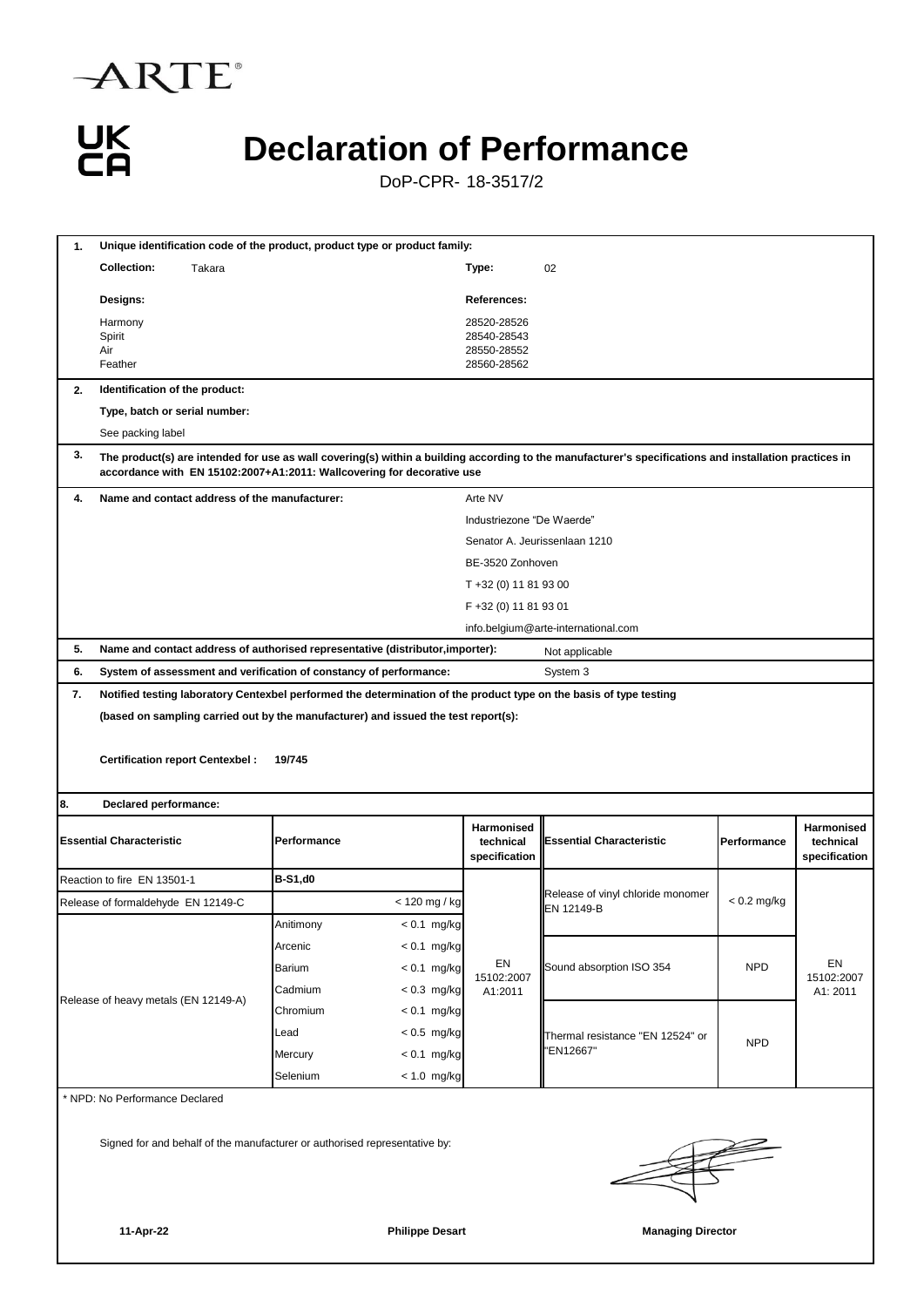

# UK<br>CA

## **Declaration of Performance**

DoP-CPR- 18-3517/3

| 1.                                                                         | Unique identification code of the product, product type or product family:                                                                                                                                                       |                                                                                                                    |                                          |                                                 |               |                                                 |  |  |  |
|----------------------------------------------------------------------------|----------------------------------------------------------------------------------------------------------------------------------------------------------------------------------------------------------------------------------|--------------------------------------------------------------------------------------------------------------------|------------------------------------------|-------------------------------------------------|---------------|-------------------------------------------------|--|--|--|
|                                                                            | <b>Collection:</b><br>Takara                                                                                                                                                                                                     |                                                                                                                    | Type:                                    | 06                                              |               |                                                 |  |  |  |
|                                                                            | Designs:                                                                                                                                                                                                                         |                                                                                                                    | References:                              |                                                 |               |                                                 |  |  |  |
|                                                                            | Noble                                                                                                                                                                                                                            |                                                                                                                    | 28510-28517                              |                                                 |               |                                                 |  |  |  |
| 2.                                                                         | Identification of the product:                                                                                                                                                                                                   |                                                                                                                    |                                          |                                                 |               |                                                 |  |  |  |
|                                                                            | Type, batch or serial number:                                                                                                                                                                                                    |                                                                                                                    |                                          |                                                 |               |                                                 |  |  |  |
|                                                                            | See packing label                                                                                                                                                                                                                |                                                                                                                    |                                          |                                                 |               |                                                 |  |  |  |
| 3.                                                                         | The product(s) are intended for use as wall covering(s) within a building according to the manufacturer's specifications and installation practices in<br>accordance with EN 15102:2007+A1:2011: Wallcovering for decorative use |                                                                                                                    |                                          |                                                 |               |                                                 |  |  |  |
| 4.                                                                         | Name and contact address of the manufacturer:                                                                                                                                                                                    |                                                                                                                    | Arte NV                                  |                                                 |               |                                                 |  |  |  |
|                                                                            |                                                                                                                                                                                                                                  |                                                                                                                    | Industriezone "De Waerde"                |                                                 |               |                                                 |  |  |  |
|                                                                            |                                                                                                                                                                                                                                  |                                                                                                                    |                                          | Senator A. Jeurissenlaan 1210                   |               |                                                 |  |  |  |
|                                                                            |                                                                                                                                                                                                                                  |                                                                                                                    | BE-3520 Zonhoven                         |                                                 |               |                                                 |  |  |  |
|                                                                            |                                                                                                                                                                                                                                  |                                                                                                                    | T +32 (0) 11 81 93 00                    |                                                 |               |                                                 |  |  |  |
|                                                                            |                                                                                                                                                                                                                                  |                                                                                                                    | F +32 (0) 11 81 93 01                    |                                                 |               |                                                 |  |  |  |
|                                                                            |                                                                                                                                                                                                                                  |                                                                                                                    |                                          | info.belgium@arte-international.com             |               |                                                 |  |  |  |
| 5.                                                                         |                                                                                                                                                                                                                                  | Name and contact address of authorised representative (distributor, importer):                                     |                                          | Not applicable                                  |               |                                                 |  |  |  |
| 6.                                                                         |                                                                                                                                                                                                                                  | System of assessment and verification of constancy of performance:                                                 |                                          | System 3                                        |               |                                                 |  |  |  |
| 7.                                                                         |                                                                                                                                                                                                                                  | Notified testing laboratory Centexbel performed the determination of the product type on the basis of type testing |                                          |                                                 |               |                                                 |  |  |  |
|                                                                            | <b>Certification report Centexbel:</b><br>19/722                                                                                                                                                                                 |                                                                                                                    |                                          |                                                 |               |                                                 |  |  |  |
| 8.                                                                         | Declared performance:                                                                                                                                                                                                            |                                                                                                                    |                                          |                                                 |               |                                                 |  |  |  |
| <b>Essential Characteristic</b><br>Performance                             |                                                                                                                                                                                                                                  |                                                                                                                    | Harmonised<br>technical<br>specification | <b>Essential Characteristic</b>                 | Performance   | <b>Harmonised</b><br>technical<br>specification |  |  |  |
|                                                                            | Reaction to fire EN 13501-1                                                                                                                                                                                                      | <b>B-S1,d0</b>                                                                                                     |                                          |                                                 |               |                                                 |  |  |  |
|                                                                            | Release of formaldehyde EN 12149-C                                                                                                                                                                                               | < 120 mg / kg                                                                                                      |                                          | Release of vinyl chloride monomer<br>EN 12149-B | $< 0.2$ mg/kg |                                                 |  |  |  |
|                                                                            |                                                                                                                                                                                                                                  | Anitimony<br>$< 0.1$ mg/kg                                                                                         |                                          |                                                 |               |                                                 |  |  |  |
| Release of heavy metals (EN 12149-A)                                       |                                                                                                                                                                                                                                  | $< 0.1$ mg/kg<br>Arcenic                                                                                           | EN<br>15102:2007<br>A1:2011              |                                                 | <b>NPD</b>    | EN<br>15102:2007<br>A1: 2011                    |  |  |  |
|                                                                            |                                                                                                                                                                                                                                  | Barium<br>$< 0.1$ mg/kg                                                                                            |                                          | Sound absorption ISO 354                        |               |                                                 |  |  |  |
|                                                                            |                                                                                                                                                                                                                                  | Cadmium<br>$< 0.3$ mg/kg                                                                                           |                                          |                                                 |               |                                                 |  |  |  |
|                                                                            |                                                                                                                                                                                                                                  | Chromium<br>$< 0.1$ mg/kg                                                                                          |                                          | Thermal resistance "EN 12524" or<br>'EN12667"   | <b>NPD</b>    |                                                 |  |  |  |
|                                                                            |                                                                                                                                                                                                                                  | $< 0.5$ mg/kg<br>Lead                                                                                              |                                          |                                                 |               |                                                 |  |  |  |
|                                                                            |                                                                                                                                                                                                                                  | $< 0.1$ mg/kg<br>Mercury                                                                                           |                                          |                                                 |               |                                                 |  |  |  |
|                                                                            |                                                                                                                                                                                                                                  | Selenium<br>$< 1.0$ mg/kg                                                                                          |                                          |                                                 |               |                                                 |  |  |  |
| * NPD: No Performance Declared                                             |                                                                                                                                                                                                                                  |                                                                                                                    |                                          |                                                 |               |                                                 |  |  |  |
| Signed for and behalf of the manufacturer or authorised representative by: |                                                                                                                                                                                                                                  |                                                                                                                    |                                          |                                                 |               |                                                 |  |  |  |

**11-Apr-22 Philippe Desart Managing Director**